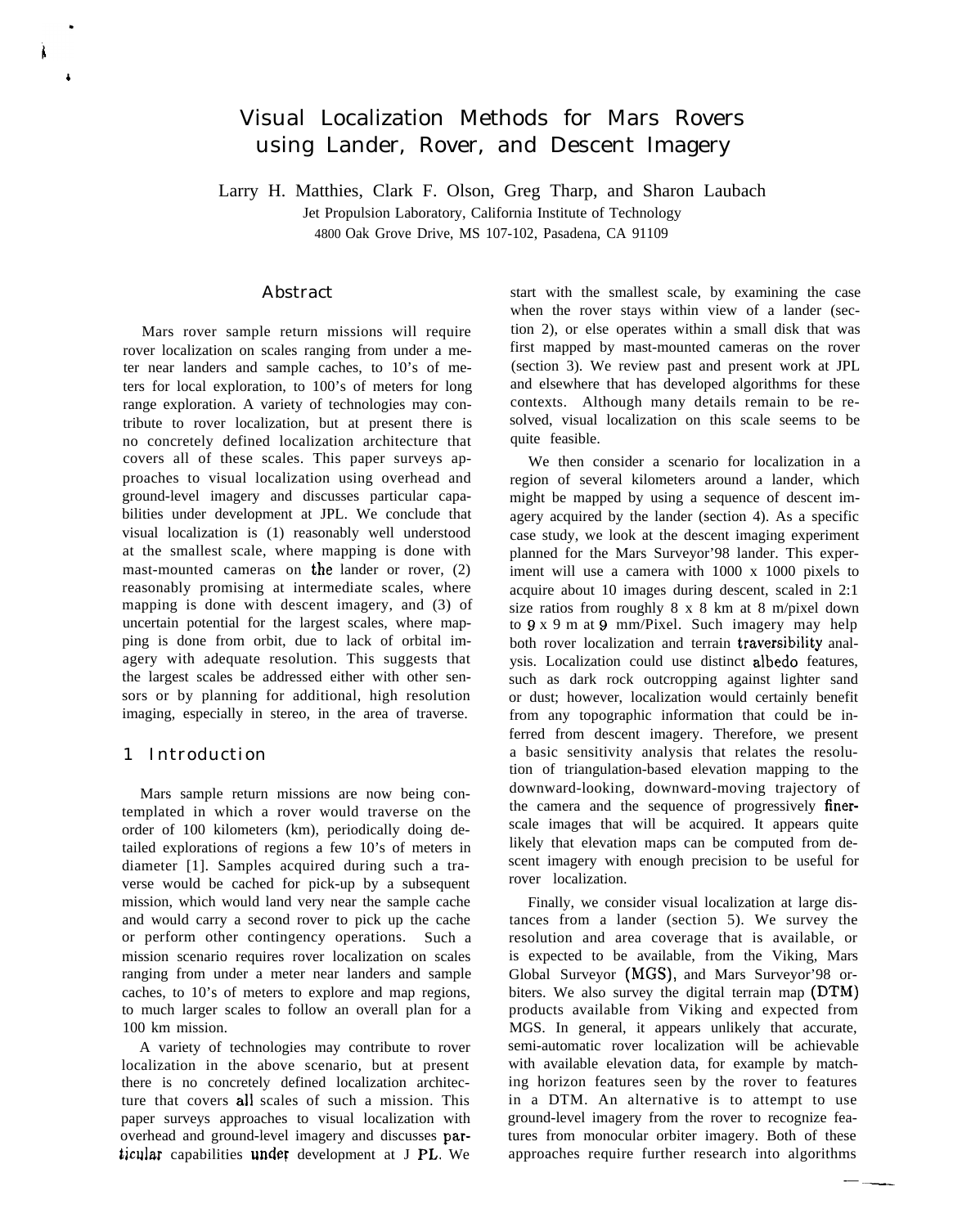and achievable localization performance. Uncertainty about the potential performance of such methods suggests that other alternatives should be sought for navigation over 10's to 100's of kilometers, such as GPS-like navigation aids from orbit [2], or additional orbital imaging campaigns that would obtain resolutions on the order of 10 m/pixel over the area of traverse, preferably in stereo.

,

# 2 Localization with lander imagery

When a rover is within view from a lander, conceivable methods for visually estimating the position of the rover include:

- a. recognizing the rover in imagery taken by the lander;
- b. recognizing the lander in imagery taken by the rover;
- c. mapping the area within view from the lander, using stereo cameras on the lander, then recognizing landmarks in the map in imagery taken by the rover.

Each approach has strengths and weaknesses. A strength of the first approach is that it can be very easy to implement; however, it requires involvement of the lander, which imposes potentially undesirable operational overhead on use of the lander cameras. The second approach avoids such imposition on the lander, but has other problems, like potential operational overhead on the rover (ie. turning to look at the lander) or occlusion of the lander by rocks of medium height. The third approach has the disadvantage that it may not work well if the landing site is very sparsely populated with features that can serve as landmarks. However, it has the significant advantage that it can also be used when the rover is exploring small areas very far from the lander, by first mapping each area with stereo cameras on a rover mast. This section will elaborate on work to date on approach (a); section 3 discusses work to date on approach (c). No development has taken place to date on approach (b).

To recognize the rover in lander imagery, we assume the lander has a stereo pair of cameras on a pan/tilt platform and has enough approximate knowledge of the rover location to aim the cameras at the rover. The problem is then to detect where the rover is in the images and to estimate the position of the rover. Initial discrimination of the rover from the background could be achieved by (1) using known color or geometric features of the rover, or (2) by taking images before and after the rover moves a small amount, then detecting the moving patch in the difference image. Although the latter method may require extra motions by the rover, it is completely independent of the appearance of the rover and places no constraints on the design of the rover shape or coloration. On this basis, we have chosen to



Figure 1: Rocky 7 Mars rover testbed with mast deployed. The vehicle is about 70 cm long. The mast is about 1.5 m high; it holds stereo cameras that can be panned to map the area around the rover. Additional stereo camera pairs are mounted under the solar panel on the front and rear of the vehicle for obstacle detection.

implement this approach for the Rocky 7 Mars rover research vehicle [3].

The rover motion could be driving forward some distance or turning in place through a small angle. Presently, we use an in-place turn, because the angle can be independent of the distance from lander, whereas the amount of forward motion would have to take into account both the distance from the lander and the direction of the motion relative to the direction to the lander. Images are taken with one camera before and after the turn; the absolute difference of these images is thresholded and binarized, then the center of the bounding box of the largest connected region in the binary image is taken to be the image coordinates of the rover. Cross correlation of an image patch around these coordinates gives the location of the rover in the other image of a stereo pair; finally, the position of the rover relative to the lander is computed by stereo triangulation. Rocky 7 estimates its own orientation with a sun sensor onboard the rover, so we do not need to estimate orientation visually.

This method has been tested in 150 trials performed by imaging the rover at distances of between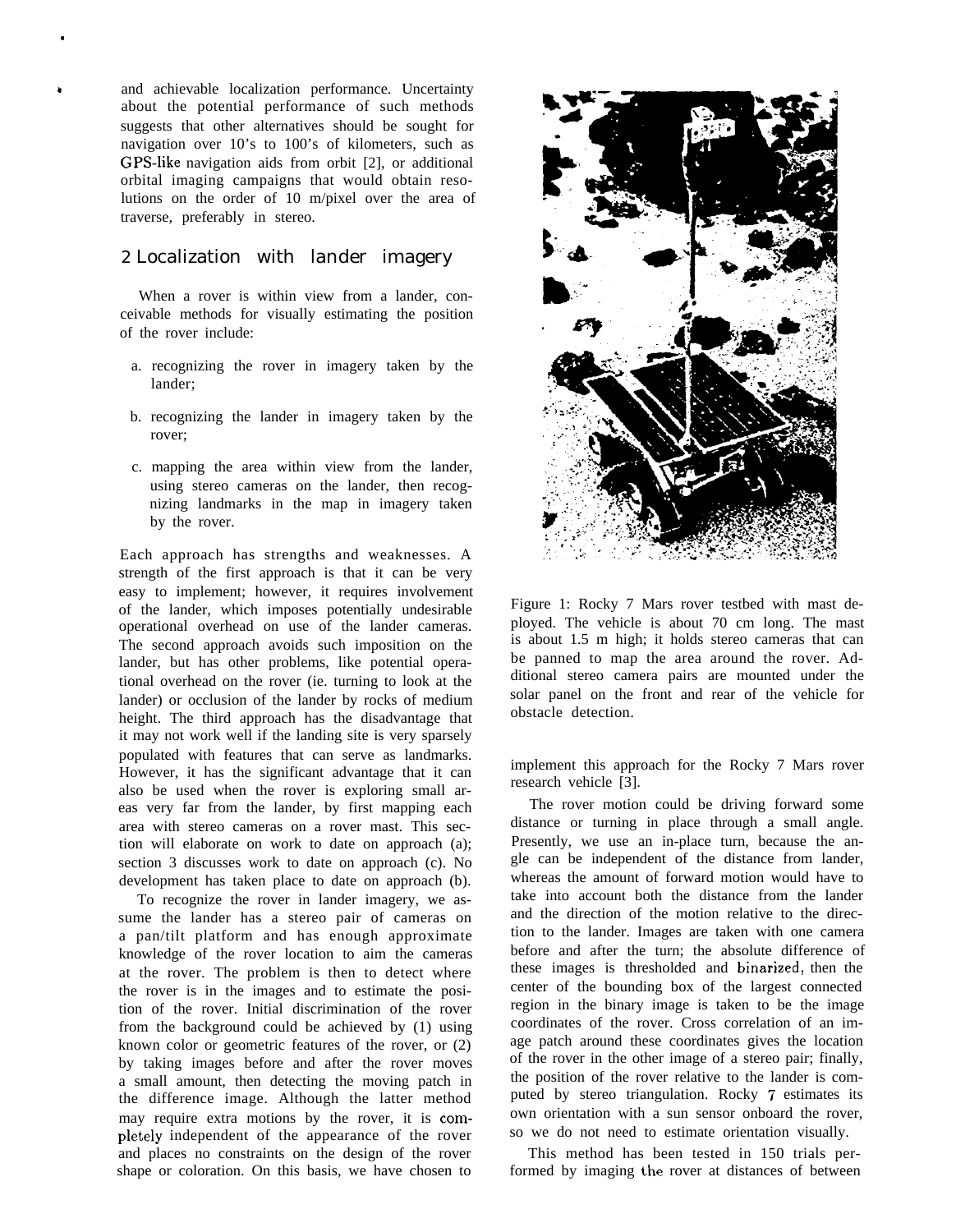2 and 10 m from a mock-up lander. In each trial, the rover turned in place by 0.3 radians. Over all trials, the mean downrange distance estimate was 8.32% less than the measured distance, with a standard deviation of  $6.66\%$ . The mean absolute error in the crossrange distance was 3.30% of the downrange distance, with a standard deviation of  $4.07\%$ . The apparent bias in the downrange distance could be due to inaccurate camera calibration. These results show that the method is fairly successful for near-lander localization; future work will evaluate this performance in greater depth and compare it to theoretical predictions derived in [4].

. ●

# 3 Localization with panoramic imagery from mast-mounted rover cameras

Approach (c) above is applicable both for nearlander operations and for very distant operations, if the rover has stereo cameras on a mast that function as surrogates for lander cameras (figure 1). In the distant scenario, during a long distance traverse the rover would periodically stop and use its mast cameras to acquire panoramic stereo imagery of its environment. This imagery would be used to map roughly a 10 m radius disk around the rover. Scientists would designate several places to take measurements within this disk, and the rover would use the map to keep track of its position as it moves from place to place within the disk. The localization problem in this scenario is how to represent the map and how to use it to estimate the rover's position.

Two standard approaches to problems of this type are:

- To segment out discrete features in the map, such as rocks and gullies, and represent them with geometric primitives like polygons and curves. As the rover drives around, position estimation is achieved by matching primitives extracted from new imagery to the primitives in the map.
- To represent the map as an elevation grid, Position estimation is achieved by creating local elevation grids from new stereo imagery, acquired as the rover drives around, and correlating the "local" grids with the more global reference grid [5].

The former approach is susceptible to segmentation errors and limitations in modeling power of the geometric primitives; therefore, we are currently building a system based on the latter approach [6]. For this system, the reference grid may correspond to a previous rover position, an image panorama from the lander or rover, or descent imagery from the lander. The system determines the optimal relative position between the maps with respect to an iconic matching formulation through efficient search techniques. This section describes this system in more detail.

## 3.1 Computing elevation map s

In order to compute the local elevation map, we compute a range image at the local rover position using passive stereo vision [7], then convert the range image into a grid-based map representation. This is accomplished by, first, rotating the range data such that it has the same relative orientation as the global map we are comparing it to. Here we operate under the assumption that the orientation of the rover is known through sensors other than vision (for example, a sun sensor, accelerometer, and rate gyro have been incorporated into Rocky 7).

Next, the range points are binned in a twodimensional grid covering the  $xy$ -plane at some specified scale. The terrain is a approximated as a singlevalued function of the position in the  $xy$ -plane (i.e.  $z = f(x, y)$ . We thus take the average of the heights of the range points that fall into each of the bins as the height of the surface at this location. Figure 2 shows some intermediate results of this process for an example image.

#### 3.2 Matching elevation maps

Once the elevation map haa been computed for the current position of the rover, we need to find the best relative position between this map and a map for which we know the frame of reference. To eliminate the need to search in the vertical direction, we first high-pass filter the elevation maps. We then use an image matching technique based on the Hausdorff distance [8]. This technique determines the relative position between the maps that maximizes the number of discrete locations in the local map that are "close" to a location in the global map, where "close" can be defined using any distance metric. To facilitate matching, we transform the two-dimensional map into a three-dimensional occupancy grid, where the z-axis is discretized at the same scale as the  $x$ and y- axes.

To determine the position at which the best match occurs, we use a hierarchical cell decomposition approach. We first test the local position estimate obtained from dead-reckoning to determine an initial best known position for comparison. The space of possible relative positions is then divided into a set of rectilinear cells. Each cell is tested to determine whether it could contain a position that is a better match than the best known position so far. If it is determined that the cell cannot contain such a position, it is pruned. Otherwise, the cell is divided into subcells and the process is repeated recursively. At some level of fineness, the recursion is stopped and the position at the center of the cell is tested explicitly to determine if it is better than the best known posit ion.

The key to this method of searching the parameter space is a quick method to conservatively test whether a cell can contain a position that is better

-—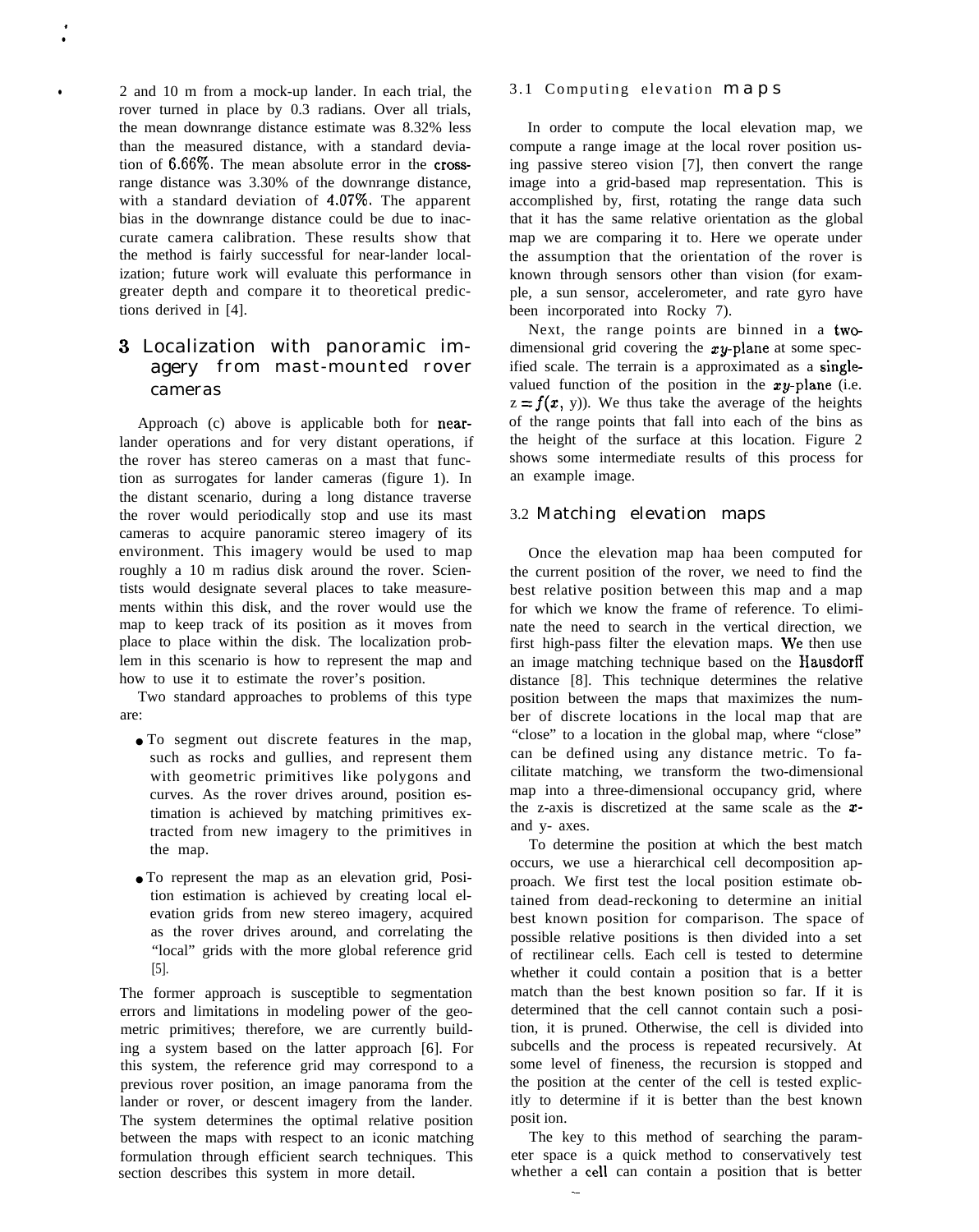

Figure 2: Range maps are computed using stereo vision. (a) Left image of a stereo pair. (b) Height of pixels determined using stereo triangulation. (Black pixels indicate no data.) (c) Surface extracted.



Figure 3: A sequence of images used for testing the localization techniques.

than the best known position. The test can fail to rule out a cell that does not contain such a position, but it should never rule out a cell that does contain one. This is performed by examining the distance transform of the occupancy map. See [6] for additional details.

#### 3.3 Results

\*

We have tested these techniques using images taken in the JPL Mars Yard with a stereo pair of cameras mounted on a tripod at approximately the Rocky 7 mast height. Figure 3 shows an example sequence of images that was used for testing the onboard localization techniques. This sequence consists of 12 images acquired at positions one meter apart in a straight line with approximately the same heading.

In this test sequence, the techniques find the qualitatively correct position between each pair of consecutive images, using the first as the global map and the second as the local map. The average absolute error in the localization steps is 0.0317 meters in the downrange direct ion and 0.0366 meters in the crossrange direction from the position measured by hand. Further accuracy can probably be achieved by using

this position as the starting position for an iterative hill-climbing procedure. These results are quite encouraging. Ongoing work will test the approach with imagery from the Rocky 7 mast and obstacle detection cameras.

#### 4 Localization with descent imagery

Descent imagery will be part of the Mars Surveyor'98 mission and is likely to be part of later missions. The descent camera for the 1998 mission has a resolution of about 1000 x 1000 pixels and field of view of 73.4 degrees [9]. The nominal imaging plan is to acquire 10 images during descent, beginning at an altitude of about 6750 meters and taking successive images at each halving of altitude. This would produce a sequence of images with footprints scaled in 2:1 size ratios from roughly 8 x 8 km at 8 m/pixel down to  $9x9m$  at 9 mm/pixel. This is much higher resolution than most orbital imagery, which has  $\geq 30$ m/pixel for most of the planet (see section 5). Therefore, descent imagery could be of tremendous benefit for planning rover exploration within several kilometers of the lander. However, such exploration would be ineffective without good rover position estimates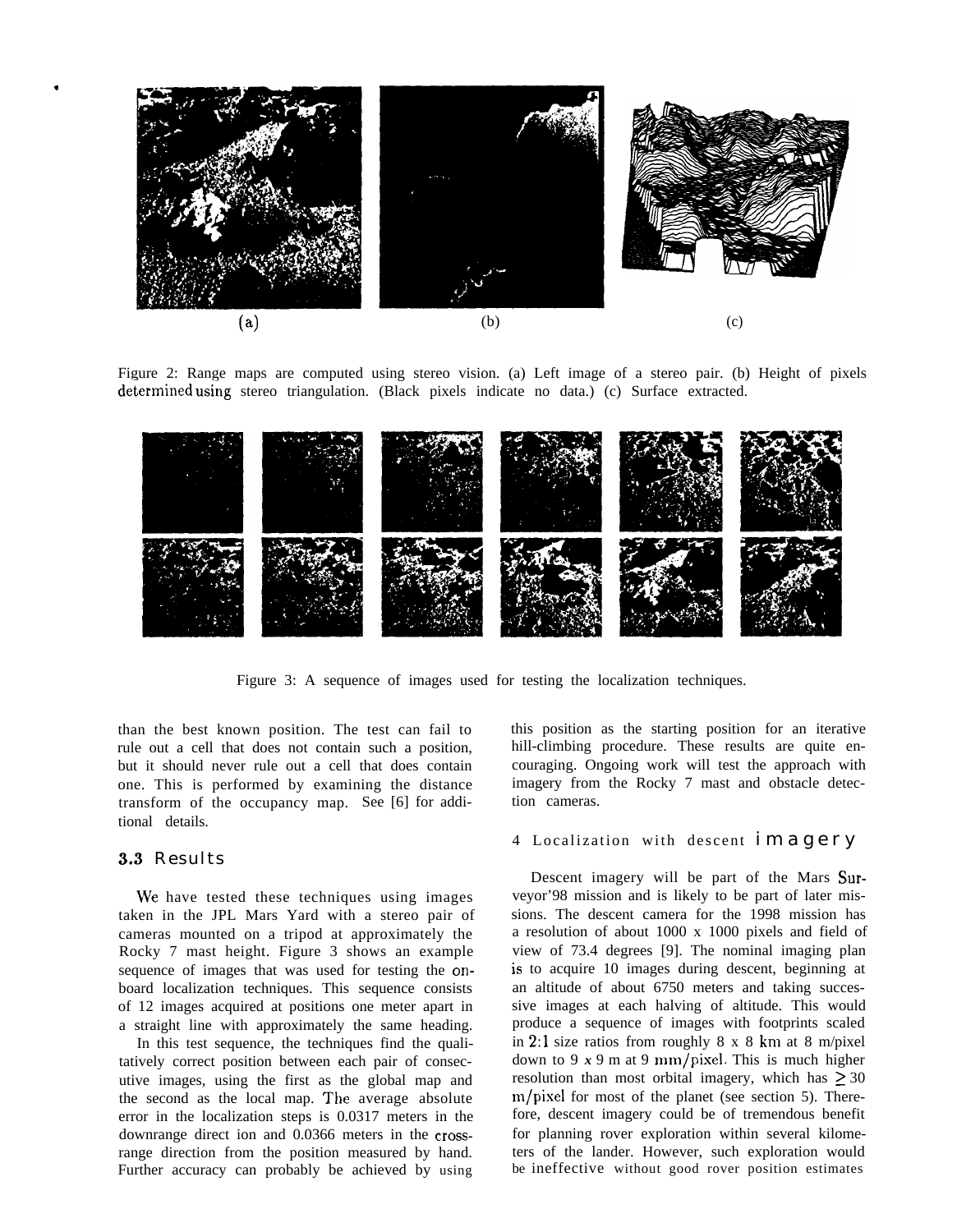

Figure 4: Elevation mapping with consecutive descent images: predicted precision of elevation estimates (l-sigma) versus distance from the landing site, assuming elevation data computed from consecutive members of a sequence of 10 descent images and image matching precision of 0.1 pixel.

relative to features seen in the descent imagery. This leads inevitably to asking how the descent imagery itself may be used to aid rover localization. Approaches to doing so include:

- using elevation maps computed from the descent sequence for terrain matching, analogous to the previous section, or for recognition of skyline features;
- inferring topographic structure from individual intensity images, such as identifying ridges, ravines, and large rocks from shading, then recognizing such structures aa the rover encounters them using onboard range data, odometry profiles, or rover intensity imagery.

In this paper, we explore the former approach.

Figure 4 illustrates the geometry of elevation mapping from two consecutive descent images, for the ideal case of purely vertical descent.  $\theta$  represents the viewing angle from the top image to a specific point on the surface, measured with respect to the optical axis of the camera. Z represents the altitude for the first image and *Tz* the distance moved from the first to the second image. If the surface point can be found in the second image with an angular resolution of  $\Delta\theta$  radians (ie. by cross-correlation), then it can be shown that the elevation of the surface point (relative to the first camera) can be estimated with a precision of

$$
\Delta Z = \frac{(\mathbf{Z} - T_Z)^2 \Delta \theta}{T_Z \tan \theta}
$$

For the Mars'98 descent imagery, we expect that  $Tz \approx 2/2$ . Clearly, the best precision is obtained at



Figure 5: Elevation resolution for descent imagery.

the edge of the image, and no elevation information can be obtained at the center of the image. Since successive images are taken at lower altitudes, the precision will improve progressively. Therefore, combining elevation information from all images of the sequence would produce a cross range resolution profile as shown in figure 5.

If the resolution predicted in figure 5 can be achieved in practice, elevations will be known with a standard deviation of one meter or better within a kilometer of the lander, and two meters within two kilometers of the lander. It is quite plausible that this is sufficient resolution to be useful for rover localization, terrain traversability analysis, and mission planning. Further work will attempt to validate the resolution predictions made here by determining how well the relative positions and orientations of the camera can be estimated for each descent image and by evaluating the precision with which features can be matched in consecutive imagery.

# 5 Localization with orbital imagery

Ultimately, rover missions will extend beyond the practical radius of descent imaging. What are the prospects for visual rover position estimation for such missions, using imagery acquired from orbit? Here, we survey the imagery and DTM products that are anticipated to be available from Viking, MGS, and Mars Surveyor'98, and use that to draw broad-brush conclusions about such prospects.

First, consider available imagery. Viking covered 100% of Mars at  $\leq$  260 m/pixel, but only 6% at 140 m/pixel and less than 1% at 30 m/pixel [10]. The highest resolution imagery is about 8 m/pixel, but very little of the planet was imaged at this resolution. The MGS orbiter will have selective coverage at 280 m/pixel and spot coverage at 1.4 m/pixel [11]. Adj scent ground tracks for MGS will be spaced by about 3 km at the equator. Since the MGS camera is nadir pointed, and the swath width of the spot coverage is less than  $3 \text{ km}$ , there is no possibility Of stereo